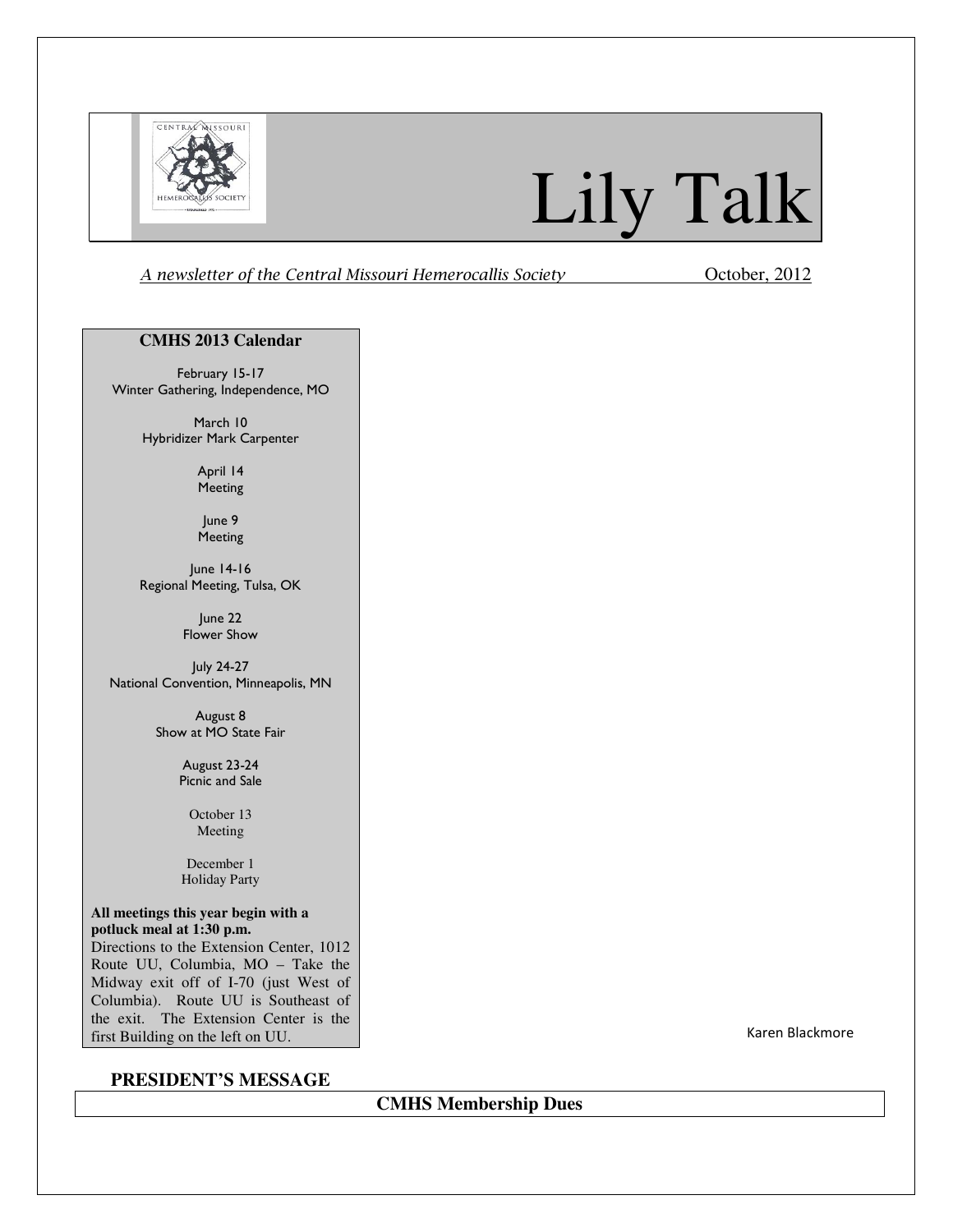Just a reminder…the membership dues were due at the end of December. You should have received a renewal notice if you have not yet renewed. Please send those in as soon as possible. Thanks, Clarice

It is that time of year again...time to renew or get a new membership in AHS-American Hemerocallis Society. If you do not belong, let me give you an idea of what you are missing:

 Four wonderful Daylily Journals every year Three informative Region 11 Mokanok newsletter every year Catalogs from wonderful daylily nursuries Access to the new AHS membership-only portal with tons of information available and forums for learning \$25 VOUCHER toward a daylily for new member or upgraded membership to 3 years Information on the yearly award winners Convention gardens, upcoming plus beautiful coverage after the convention Scientific articles...do you know about Gall Midge, cutworms, leaf miners, daylily genetics What's new in daylilies: Sculpted, patterned (great 4 part article) Hybridizer articles...do you know these people: Joe Goudeau, Richard Norris,

John & Nancy Falck, Jim Murphy, George Doorakian, Jane Trimmer, Tom & Pam Erickson, Jeff Corbett, Fran Harding...just to name a few of the

hybridizers featured this last year

NOW is the time to join in order to get all four 2013 journals. The membership form is below...so send your check to Pat Mercer ASAP and enjoy the latest daylily information.

PS Merry Christmas...Lois Hart, Region 11

|                                  | New member voucher program for free daylilies!                                                                                                                                                  | New members who join at any level, as well as current members with a one-year membership who upgrade to a three-<br>year or life membership, and those with a three-year membership who upgrade to a life membership, will receive a<br>voucher worth \$25 or more to use with participating vendors for purchasing daylilies. Member pays shipping (and phyto<br>certificates where applicable). Vendors may require a minimum purchase, and some vendors will redeem the vouchers<br>for higher value than others. AHS will send you a voucher along with a list of participating vendors, required minimum<br>purchases, and voucher values for each vendor. Each member may participate in the voucher program one time only. |
|----------------------------------|-------------------------------------------------------------------------------------------------------------------------------------------------------------------------------------------------|-----------------------------------------------------------------------------------------------------------------------------------------------------------------------------------------------------------------------------------------------------------------------------------------------------------------------------------------------------------------------------------------------------------------------------------------------------------------------------------------------------------------------------------------------------------------------------------------------------------------------------------------------------------------------------------------------------------------------------------|
|                                  | The AHS Membership/Subscription Application                                                                                                                                                     |                                                                                                                                                                                                                                                                                                                                                                                                                                                                                                                                                                                                                                                                                                                                   |
| New membership! Renewal upgrade? |                                                                                                                                                                                                 |                                                                                                                                                                                                                                                                                                                                                                                                                                                                                                                                                                                                                                                                                                                                   |
| Name                             |                                                                                                                                                                                                 |                                                                                                                                                                                                                                                                                                                                                                                                                                                                                                                                                                                                                                                                                                                                   |
| Address                          |                                                                                                                                                                                                 |                                                                                                                                                                                                                                                                                                                                                                                                                                                                                                                                                                                                                                                                                                                                   |
| City_                            | State <b>Example 21 State</b> 21p                                                                                                                                                               | Country_                                                                                                                                                                                                                                                                                                                                                                                                                                                                                                                                                                                                                                                                                                                          |
| Telephone                        | <b>Email</b> Email                                                                                                                                                                              |                                                                                                                                                                                                                                                                                                                                                                                                                                                                                                                                                                                                                                                                                                                                   |
| Amount enclosed                  |                                                                                                                                                                                                 |                                                                                                                                                                                                                                                                                                                                                                                                                                                                                                                                                                                                                                                                                                                                   |
|                                  | Send all dues, address changes, and membership inquiries to:<br>Pat Mercer, AHS Executive Secretary, P.O. Box 10, Dexter, GA 31019<br>Make checks payable to the American Hemerocallis Society. |                                                                                                                                                                                                                                                                                                                                                                                                                                                                                                                                                                                                                                                                                                                                   |

CENTRAL MO. HEMEROCALLIS SOCIETY